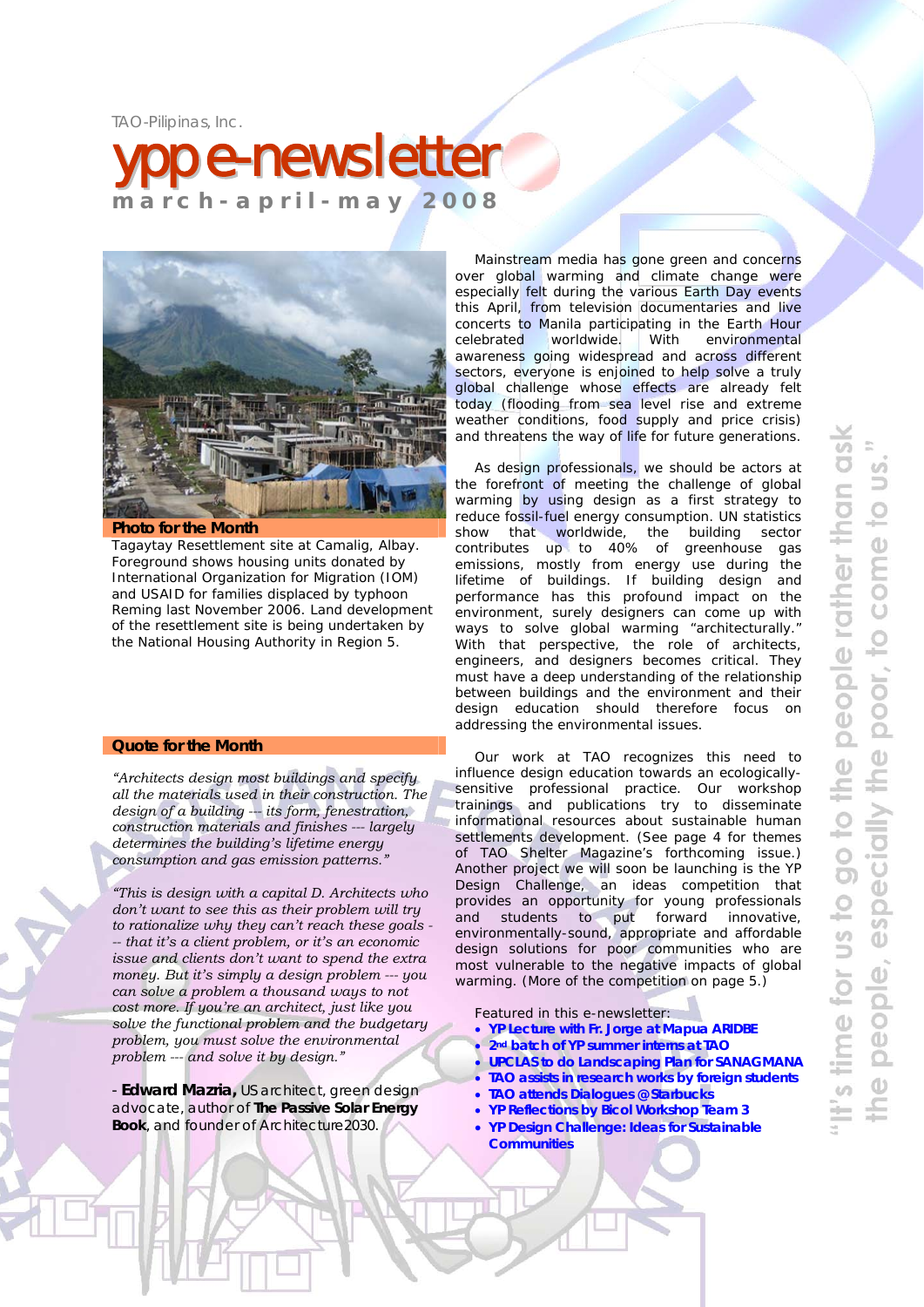#### **03/04.2008 News Features**

#### **YP Lecture with Fr. Jorge Anzorena at Mapua ARIDBE**

The first YP lecture for the year was held last March 3 at the Mapua School of Architecture, Industrial Design and the Built Environment.

Main guest speaker was Fr. Jorge Anzorena who gave a presentation on "Low-cost Infrastructure and Housing in Africa and Latin America." His lecture focused on projects that provide basic infrastructure services in informal settlements such as water supply, drainage and sanitation in poor African countries through low-cost technologies and community mobilization. Fr. Jorge also presented a peopleled initiative in Argentina that gave communities access to energy source (natural gas lines).

Rosalyn-Frances Marcelo of TAO-Pilipinas also presented a documentation of the YP Workshop held in Bicol this January, with the theme "Building Sustainable Communities in the Resettlement Sites of Albay."

∼o∼o∼o∼o∼



**Second batch of YP summer interns at TAO** 



Four interns were accepted into the YP 2008 Summer Internship program of TAO. They are currently working on different projects under the mentorship of TAO architect/engineer-planners. The YP internship program is regularly implemented by TAO to provide selected university students with exposure to participatory community planning and development. It also serves as venue for graduating students to complete their on-the-job training requirements.

Lloyd Ison, a BS Architecture graduate from Mapua, is working on the project "Structures Map Validation for SANAGMANA Resettlement Project." Miriam College BS Environmental Planning and Management students Emma Ruth Ramos and Carla Jean Duque are doing field studies on "Good Practices in Community-Based Solid Waste Management in Metro Manila." Jenny Bore, a BS Geodetic Engineering student from UP, has recently started to work on the project "Land Research Validation and Update."

∼o∼o∼o∼o∼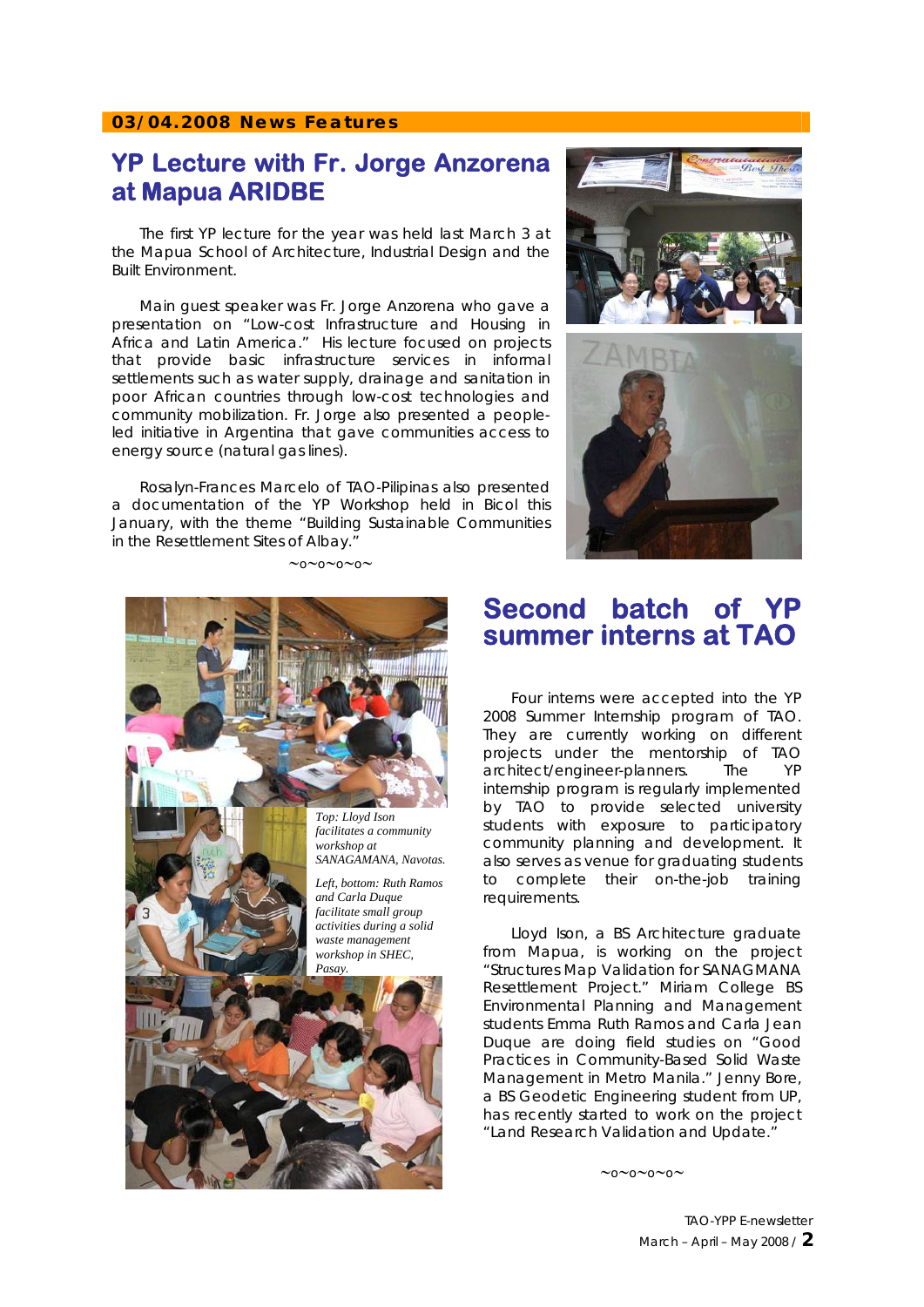#### **UPCLAS to do Landscaping Plan for SANAGMANA**

The University of the Philippines Circle of Landscape Architecture Students (UPCLAS) has volunteered to design the Landscaping Plan for the SANAGMANA resettlement site in Tanza, Navotas. Dhene Domingo of UPCLAS has met with SANAGMANA leaders to discuss the community's landscaping design needs. The resettlement site is a reclaimed fishpond area and UPCLAS will also recommend plant species appropriate for the site. SANAGMANA is already implementing a community solid waste management program that includes a materials recovery facility and urban gardening.

∼o∼o∼o∼o∼



*Dhene Domingo of UPCLAS consults SANAGMANA leaders about the community landscaping plan.* 

#### **TAO assists in research works by foreign students**

TAO facilitated exposure trips for foreign students doing studies about urban poor communities as part of their academic research.

Two groups of civil engineering students from Lund University, Sweden visited housing projects for urban poor communities in Metro Manila. Eva Momhed and Maria Gehander conducted field studies for the research topic "Comparative Study of Gawad Kalinga and Habitat for Humanity Housing Projects in Baseco, Manila" while Moa Folkesson and Cecilia Rapp worked on the research "Site and Structural Analysis of the Resettlement Site in National Bilibid Prison, Muntinlupa."



Jorgen Bollingmo from the University of Oslo, Norway volunteered for TAO as a researcher since January and will be completing his research on "Gender Sensitivity Analysis of TAO-Pilipinas".

∼o∼o∼o∼o∼

#### **TAO attends Dialogues @ Starbucks**

Starbuck's Corporate Social Responsibility head Zarah Perez invited TAO to the launching of their CSR project called Dialogues at Starbucks. The CSR initiative focuses on discussions about environmental issues and at its launching event last April 24 at Starbucks Rockwell, presentations were made by speakers from Bird Club of the Philippines, Center for Environmental Awareness and Education, Philippine Business for the Environment, and World Wildlife Fund. According to Ms. Perez, more Dialogues sessions will be held in Starbucks stores.



∼o∼o∼o∼o∼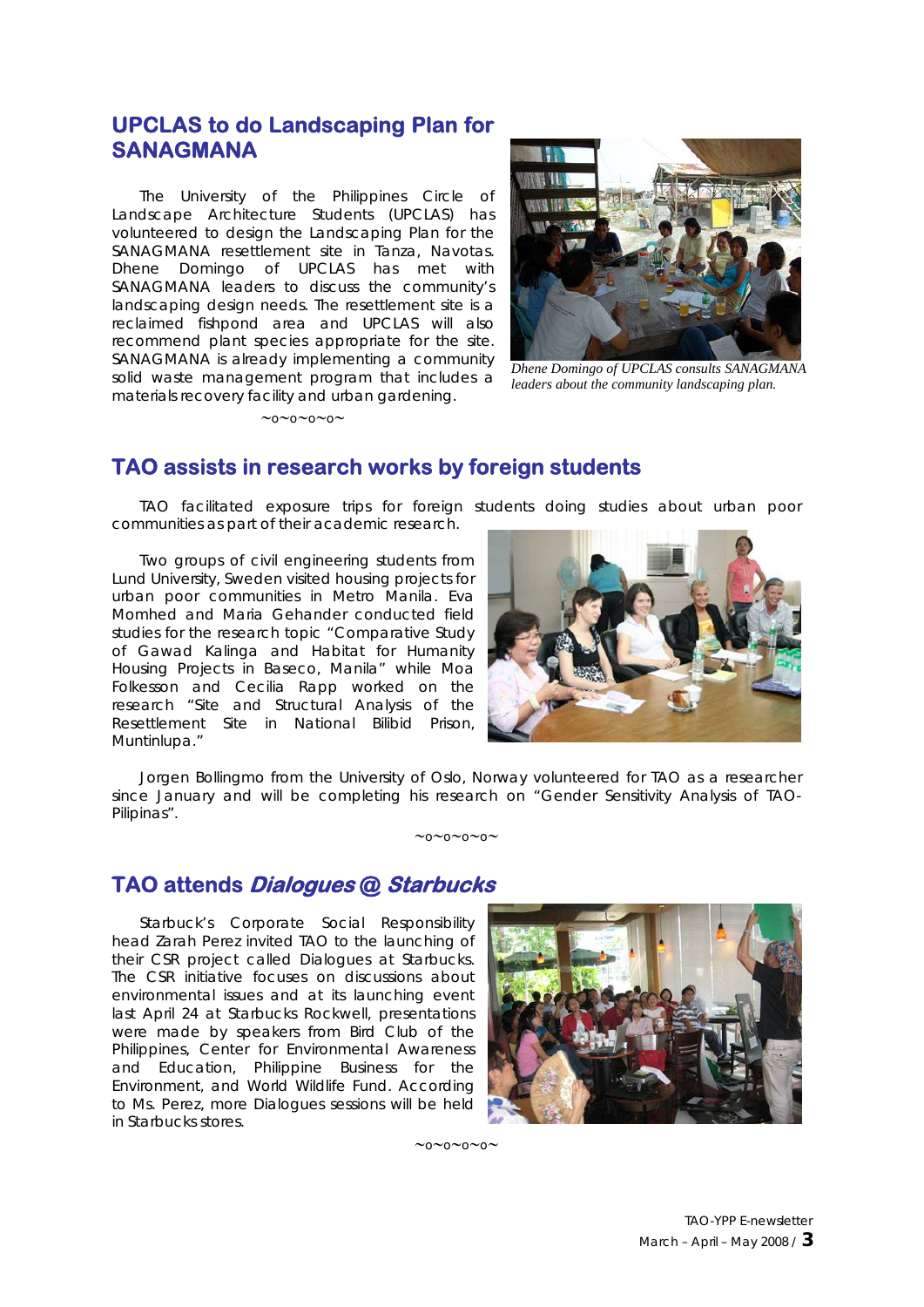#### **YP Reflections**

*Last January 21-25 during the YP Workshop held in Albay, the participants were grouped into teams and assigned to different community immersion sites in the COPE-assisted housing areas in Taysan and Anislag. At the end of the 5-day workshop each team made a mural painting that represented their community integration experience. YP Team 3 assigned in Taysan accompanied their painting with a 'reflection poem'.* 



#### **A Reflection Poem to YP Team 3's Mural Painting**

Ang Bulcan Mayon ay napikon, sa mga makukulit na tao sa danger zone. Nagsumbong kina Reming at Milenyo pati sa mga kaapo-apuhan nito. Sinamahan pa ni ulan na walang pakundangan. Nanlambot na si lupa nadulas pababa. Kahit si ilog ay ayaw, siya ay napilitang umapaw. At mabilis na umagos na kasing-bilis ni Palos.

Mga tao ay nabigla, nasa bahay na ang baha. Mga bahay nagliparan na, ang iba'y nagtago sa lupa Ang iba'y sumama sa ilog, ang iba nama'y naalog. Ang mga tao'y nagsitakbuhan, hindi alam ang paroroonan. Ang ibang tao ay sumama sa bahay, mayroon din sa bubong ay kumakaway. Marami nga'ng nagawang mabuhay, marami pa rin ang nangamatay.

At pagkatapos ng unos, pag-asa'y nawala halos. Higit pa sa tumulong mga luha, ay mga taong nabaon sa lupa. At sa isip na lamang nagtatanong, Kung saan na kami ngayon sisilong.

At sa kabutihang palad, may mga taong bukas-palad na tumulong ng sagad. Upang magbuo ng komunidad. Komunidad na matatag, kung kapit bisig ay di mabubuwag. Salamat din sa TAO at sa mga Yps na nakigulo. Na nagpaliwanag ng Teknikal na aspeto.

> Maaring hindi natin napansin, Tayo ay dumaan sa mga hakbangin. Sa hagdanan ng pag-unlad, patungo sa ating hinahangad. Hindi pa man natin narating, Ang mga gusto nating abutin. Ngunit tayo ay papalapit na, Kung tayo ay laging magkakaisa.

*YP Team 3 is composed of Daryll Enano, Aileen Divinaflor, Rose Luson, Tony Canon, Alicia Dullasin, and Amalia Banda.* 

#### **Announcements**

## **TAO** Shelter **Next Issue**

Theme: **Planning and Design for Extreme Weather Conditions** 

with articles on: **How to plan for sea level rise Typhoon resilient house construction** 

plus a paper on: **Redefining settlement design in Albay, Bicol** 

#### **On sale from June 2008**

To reserve your copy now email [rp@tao-pilipinas.org](mailto:rp@tao-pilipinas.org)  or call (63-2) 9269504

To view the online issues, visit **[http://taoshelter.tao](http://taoshelter.tao-pilipinas.org/)[pilipinas.org](http://taoshelter.tao-pilipinas.org/)**

**Back Issues of TAO-Shelter Magazine:**









TAO-YPP E-newsletter March – April – May 2008 / **4**